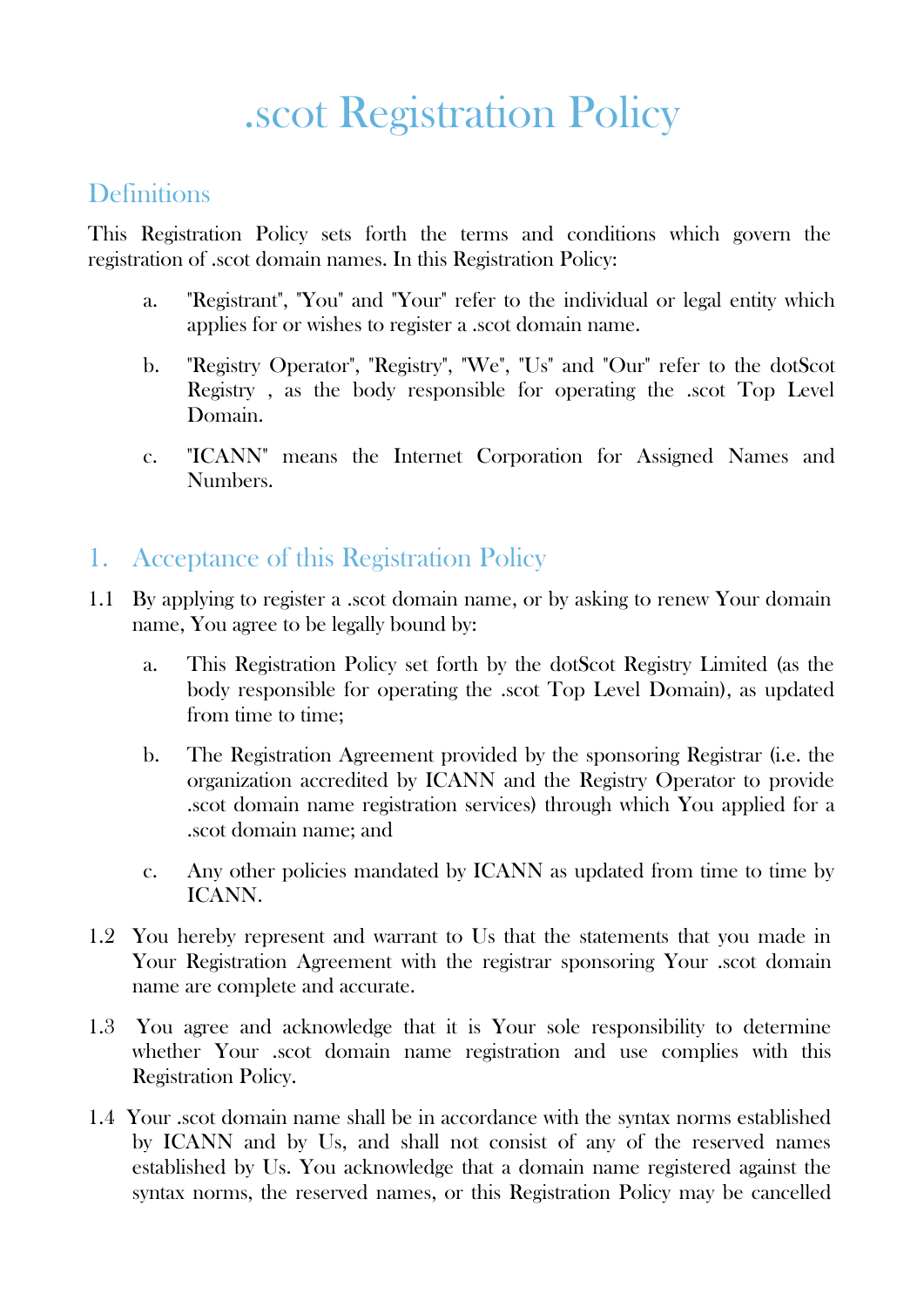without a refund. We will not be liable in any case for such cancellation.

- 1.5 We cannot guarantee that You will obtain a desired domain name, even if an inquiry indicates that such domain name is available at the time of Your application.
- 1.6 You acknowledge and agree that registration of Your chosen .scot domain name does not confer immunity from objection to the registration or use of the domain name, as set forth in Section 5 below.

# 2. Eligibility Requirements

2.1 Nexus with the .scot Community

To register and renew a .scot domain name, You must be an individual or legal entity with a nexus to the .scot community. This nexus means that you must be linked to the community at the time of registration and thereafter on a linguistic, cultural, tourism, business basis, or any other activity conducive to the welfare of the worldwide Scottish community.

Registrations under the .scot TLD are restricted to bona-fide members of the .scot community, and subject to the further requirement that the registrant's actions in the .scot community, as well as the registrant's use of the registered domain name, must be:

- i) generally accepted as legitimate; and
- ii) beneficial to the cause and the values of the .scot community; and
- iii) commensurate with the role and importance of the registered domain name; and
- iv) in good faith at the time of registration and thereafter.

Registrants are required to state their intended use of the registered domain name. A false statement of intended use is an indication of bad faith and can be the basis for the suspension of the domain name.

Community nexus is subject to post-validation by way of an extensive compliance program based on the same criteria that form the basis of the TLD: language, culture, tourism and business. The ongoing compliance program will regularly be adapted to current needs based on experience and audit findings. Community nexus validation combined with strong protection of trademarks helps stamp out cybersquatting and abusive registrations.

2.1.2 Geographic Names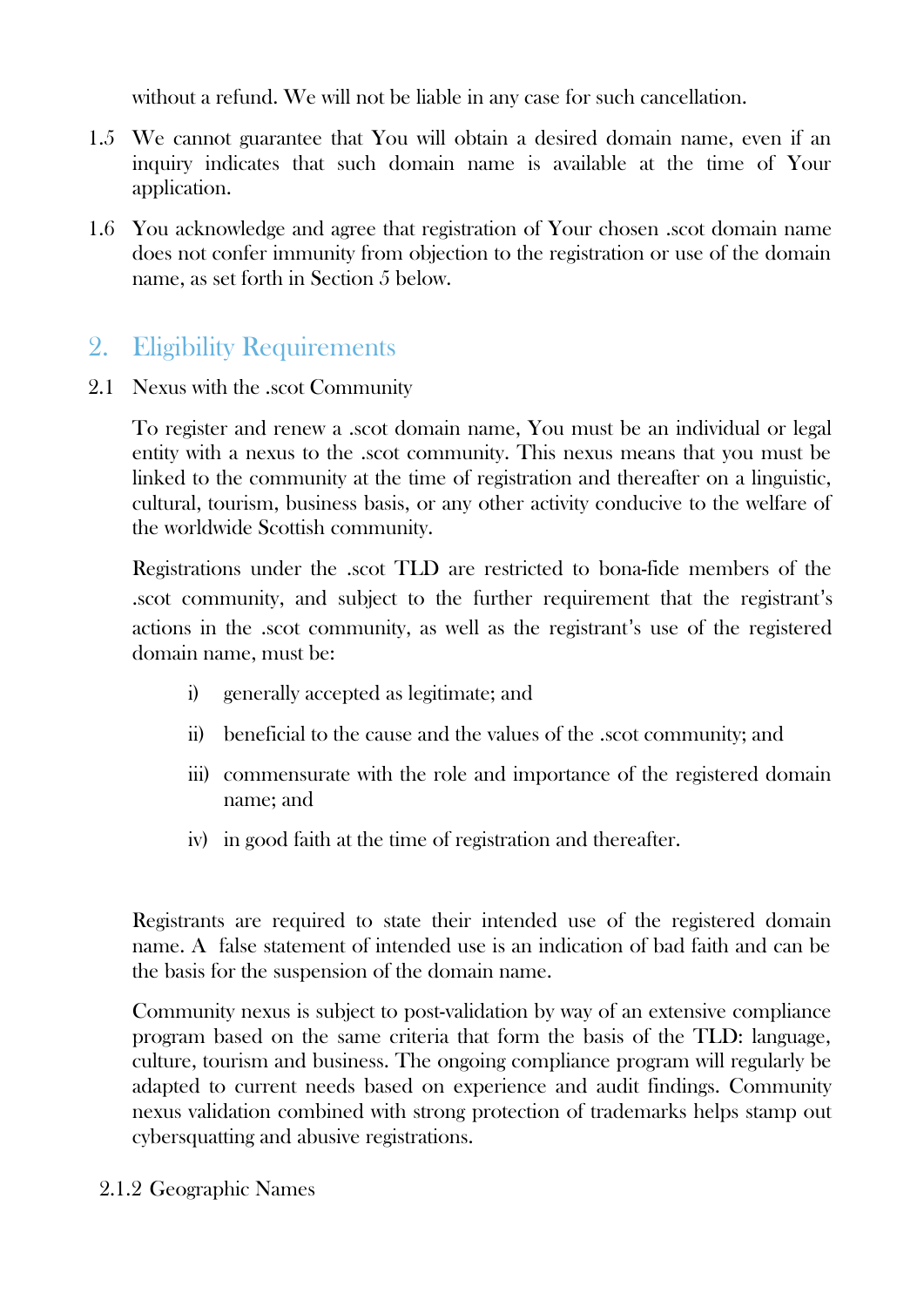As with any other .scot domain name, the registrant's intended has to be declared in the registration of a Geographic Name. The Registry Operator may suspend the registration of one of these names if the intended use is not one for the benefit or the advancement of the interests of that settlement or locality, or if the registrant declares the intede use to be in such benefit but the usage of the domain name or its content deviates from the declaration of intended use provided.

2.1.3 Names of Public Authorities and Public Services

To register:

- a. Names of Public Authorities at any level in Scotland or having competences over it, including any variations and abbreviations thereof, or other terms in common use to describe them; and
- b. Names directly or indirectly related to a public service in Scotland (including, e.g., public order and public safety, public affairs and institutional relations, public health, taxation, economic development and promotion, transportation, urban planning and environmental protection, culture and education, citizen participation and tourism);

you must be or have the permission from the Scottish Public Authorities and/or the dotScot Registry. In this section "Public Authorities" means International, national, and regional public authorities, as well as local and municipal authorities, as defined by Scottish law, including but not limited to agencies, consortiums, commissions, and other administrative divisions of Scotland.

The dotScot Registry may suspend, cancel, or transfer the registration of these names if the registrant deviates from the intent for which the relevant Scottish Public Authority gave that registrant permission to register the name.

2.2 "First come, first served" rule

Unless otherwise provided for in certain registration phases, the registration of domain names under the .scot top-level domain is handled on a "First come, first served" basis, i.e. Registrar requests are processed in chronological order of receipt.

2.3 Syntactic rules

Your .scot domain name shall be in accordance with the syntactic standards established by ICANN.

Numbers, letters, hyphens, and all the characters used in the English language and other languages using the Latin alphabet are accepted.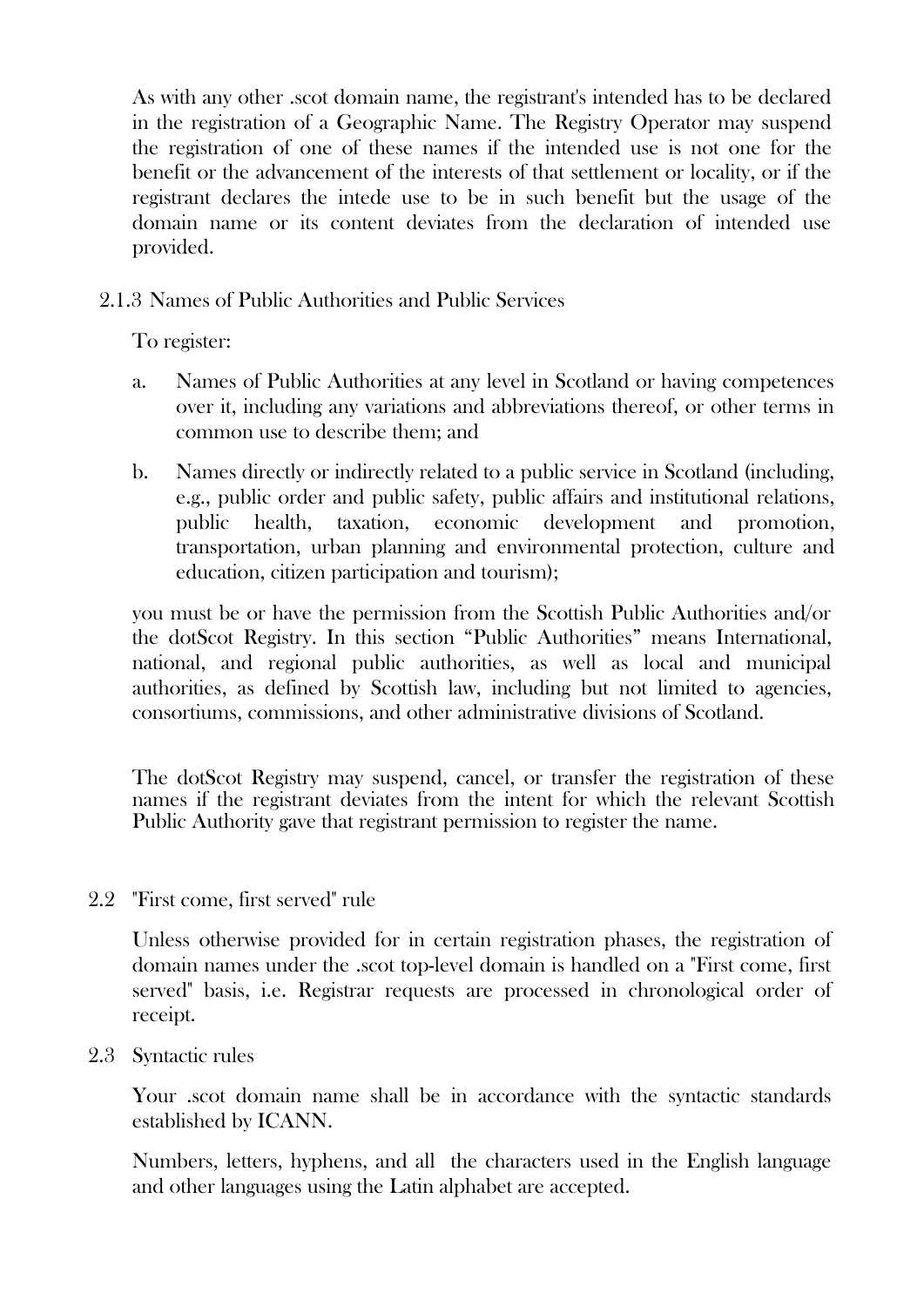#### 2.4 Reserved names

The Registry Operator can, and, under certain conditions, is required to exclude certain .scot domain names from registration.

2.4.1 Names reserved as required by ICANN

ICANN provides a list of reserved domain name categories that the Registry Operator must exclude from registration, except under certain conditions. These conditions are described in Specification 5 of the Registry Agreement. "Registry Agreement": refers to the contract signed by the Registry Operator and ICANN on January 23, 2014, and available at

#### <https://www.icann.org/resources/agreement/scot-2014-01-23-en>

2.4.2 Names reserved by the Registry Operator

We reserve, at Our sole discretion:

- a. The ability to make certain domain names unavailable for registration, or only allow them to be assigned under certain conditions;
- b. The right to determine the time and conditions under which said domain names may be registered and/or how they may be used; and
- b. The right to publish or not to publish the list of reserved terms.
- 2.5 Letter/letter 2-character domain names

As a Registrant of a letter/letter 2-character domain name, You understand and accept that You must use Your domain name in a manner that does not represent or imply that neither You nor Your business are affiliated with a government or a country-code manager if such affiliation, sponsorship or endorsement does not exist.

You also understand and accept that the Registry Operator may adopt measures to investigate and respond to any reports from governmental agencies and ccTLD operators of conduct that causes confusion with the corresponding country code in connection with the use of Your letter/letter 2 character domain, and that those measures may impact Your domain name registration, as they may lead to suspension or even cancellation of Your domain name if Registry Operator believes there has been a contravention of any measures of this Registration Policy.

# 3. Use of Your .scot Domain Name

You, Registrant, agree that:

a) You are fully responsible for the registration and use of the .scot registered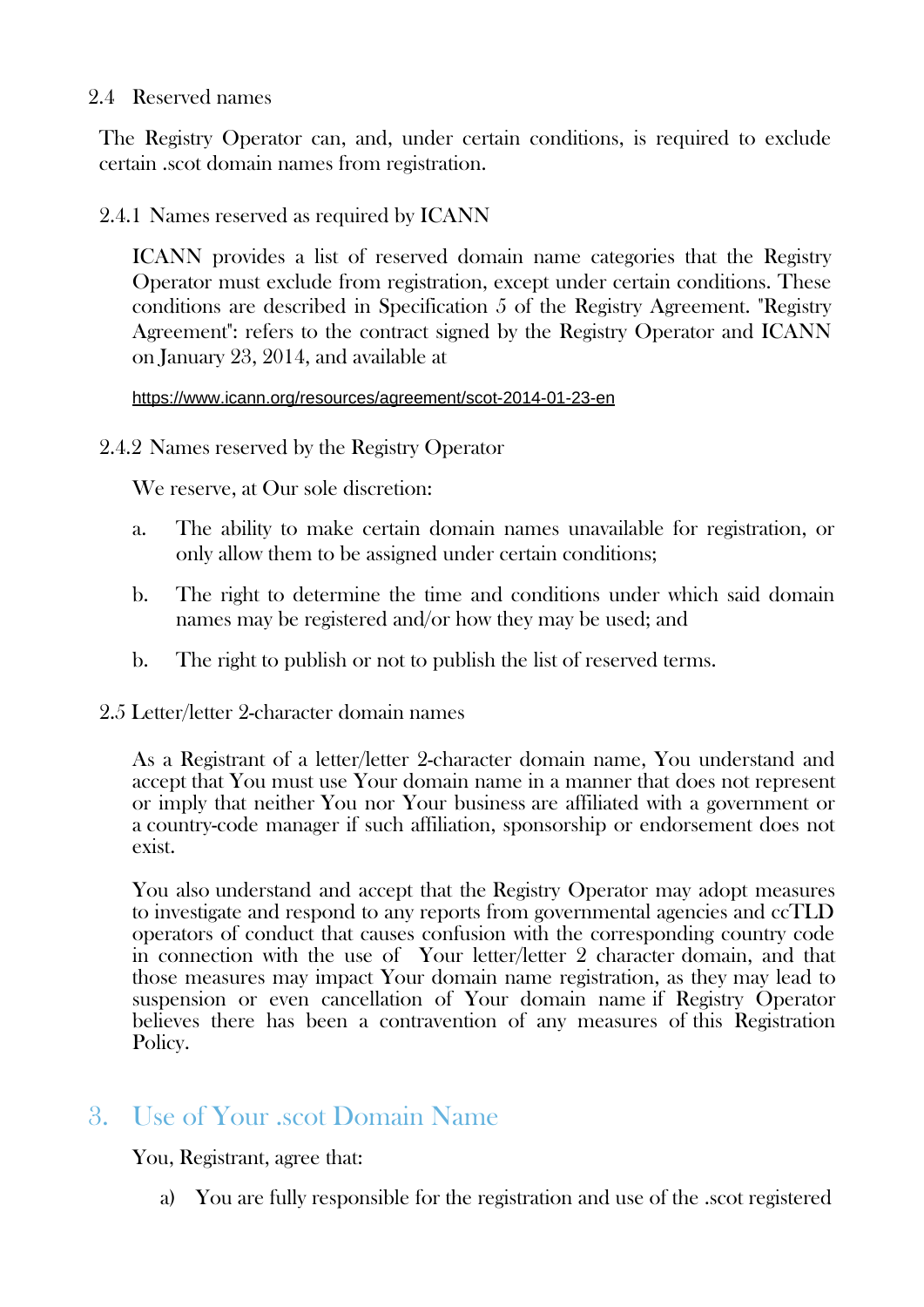domain name. If You allow another person to use your .scot domain name, You may be held liable for wrongful use of your domain name (i.e. the domain name for which You are the Registrant) by the third party.

- b) You will use the .scot domain name in a way that is:
	- i. generally accepted as legitimate; and
	- ii. beneficial to the cause and the values of the Scottish community; and
	- iii. commensurate to the role and importance of the domain, according to the judgement that an average user would reasonably make in the context of that domain name; and
	- iv. based on good faith at registration and thereafter.

Names which do not meet these requirements include, among others, those which or whose use may, at the Registry Operator's discretion:

- Mislead or deceive the public, for instance as to the geographical place they refer to or the official nature of its origin; or
- Take unfair advantage of the primary meaning or repute attributed by the public to the selected name; or
- Hamper the potential content, from a public interest perspective, for the domain name in question, keeping in mind the primary meaning of the name (i.e. whether it is descriptive or generic in nature) and/or the repute attributed by the relevant public to such name.
- c) You will not use Your .scot domain name in violation of any rights of third-parties, including but not limited to third-party's intellectual property rights in the broadest sense.
- d) You will not use Your .scot domain name to offer third level domain name registrations to independent third parties as a commercial registry type service.
- e) You will not use Your .scot domain name to send unsolicited commercial advertisements in contradiction to either applicable laws or customary acceptable usage policies of the Internet.
- f) You will not distribute malware, abusively operate botnets, phish, piracy, trademark or copyright infringement, fraudulent or deceptive practices, counterfeit, or otherwise engage in any activity contrary to any applicable law.
- g) You will not use Your .scot domain name for the purpose of trafficking in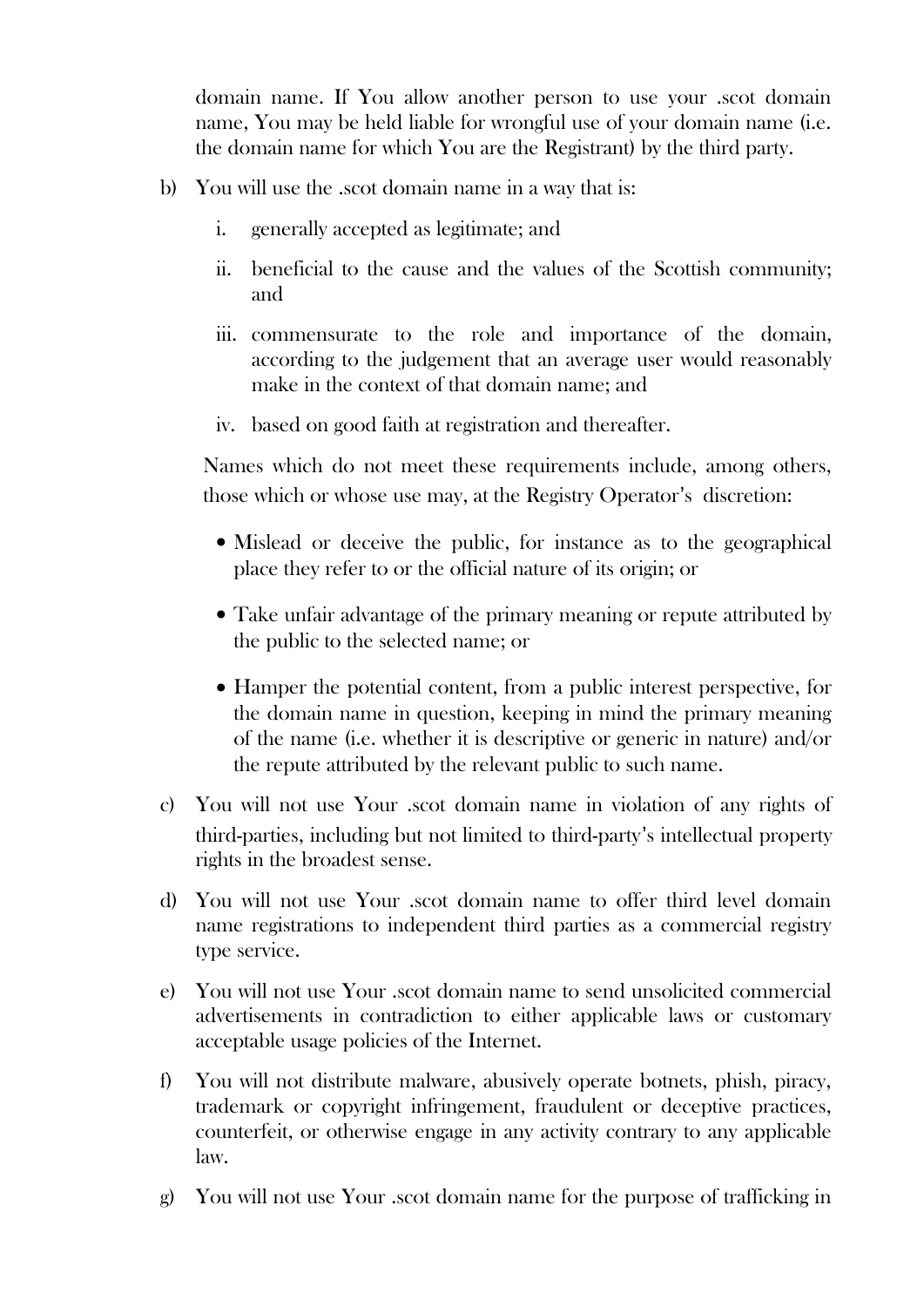domain names for sale, resale or transfer. Furthermore, You shall not enable, contribute or willingly aid any third party to achieve the said purpose.

- h) You will not use Your .scot domain name in a manner that may damage or bring into disrepute the name, image or reputation of the the .scot community.
- 4. Reservation of Rights for Compliance
- 4.1 We reserve the right, in Our sole discretion, to:
	- a) deny or cancel any .scot domain name applied for or registered in violation of the eligibility requirements set forth in Section 2 above (i.e. lack of Community Nexus); and to
	- b) suspend and/or cancel any .scot domain name registration whose Registrant has lost the nexus with the .scot Community as required in Clause 2.1.

Our decision to grant, deny and/or suspend Your .scot domain name under this Clause 4.1 may be challenged through the .scot Eligibility and Reconsideration Dispute Resolution Procedure (ERDRP) referred to in Clause 5.1 c.

- 4.2 We and Our accredited registrars reserve the right to, in Our sole discretion, deny, suspend and/or cancel Your .scot domain name registration if:
	- a) You fail to follow this Registration Policy, including but not limited to if you directly or indirectly use Your .scot domain name in contradiction with any if the obligations set forth in Clause 3;
	- b) You wilfully provide inaccurate or unreliable Registration Data, or intentionally or negligently fail to promptly update it;
	- c) You fail to respond for over ten (10) days to inquiries by the registrar or reseller sponsoring the registration and/or by Us concerning the accuracy of Registration Data associated with Your domain name or another incidence associated to Your .scot domain name;
	- d) You or third parties reasonably appear to be engaging in illegal activity in the use of Your .scot domain name;
	- e) Your domain name reasonably appears to be infringing upon or is likely to violate the rights of third parties;
	- f) You engage in a conduct that may reasonably put Us or Our accredited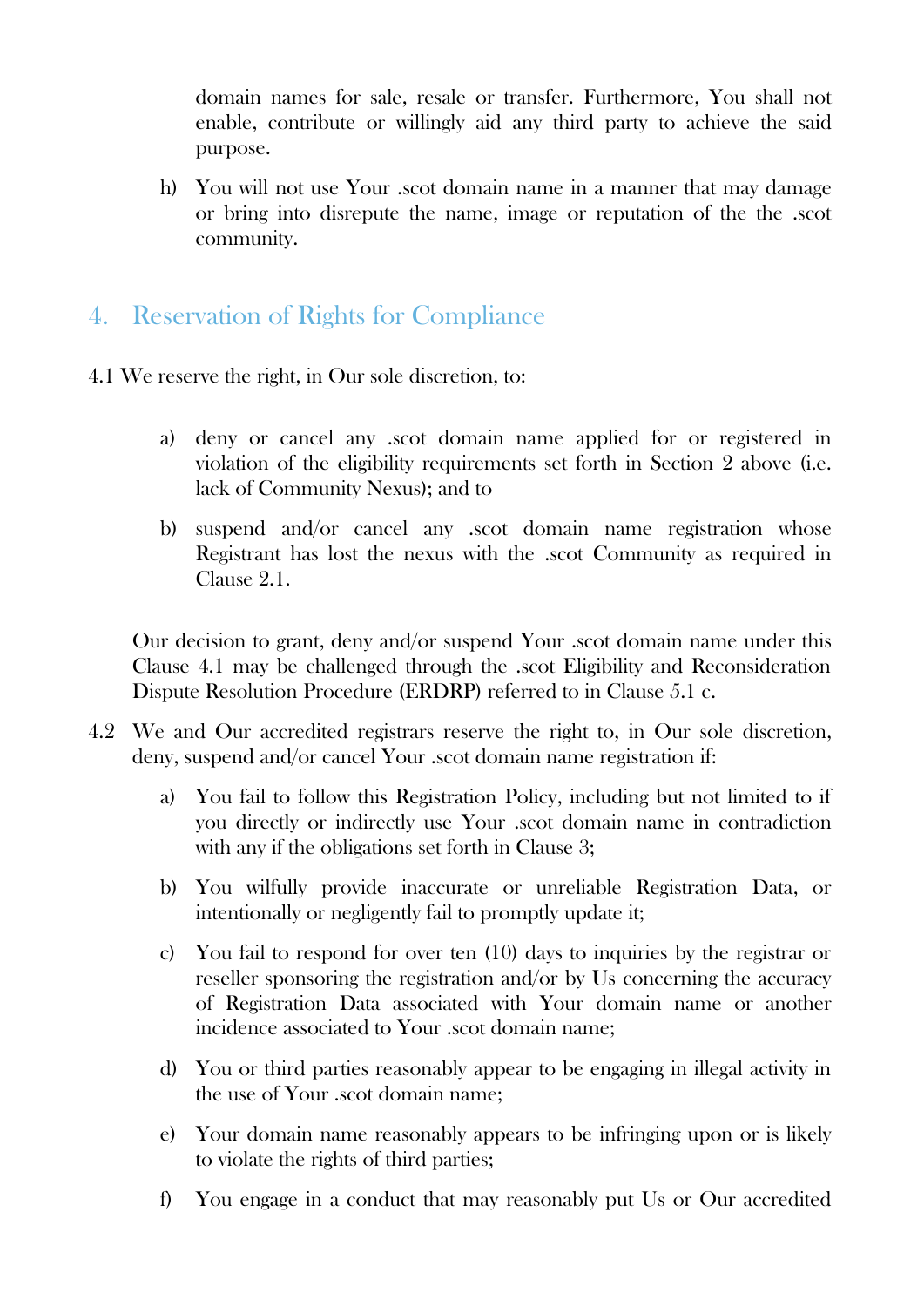registrars in breach of any applicable Law, governing authority, public policy or third party agreement; and/or

g) Law enforcement, a Court of Justice or another relevant authority requests that We do so.

In case that We determine lack of compliance, either on this Registration Policy or on data accuracy, You will be contacted to clarify⁄correct the situation. If not solved in due time (15 days unless a shorter term is specified), Your .scot domain name will be suspended for thirty (30) additional days. Unless the lack of compliance is corrected by this deadline, Your .scot domain name will be cancelled. You acknowledge and agree that in case of suspension and/or cancellation of your .scot domain name under this Clause 4.2, you will not be reimbursed any registry fees.

You may challenge Our decision to suspend and/or cancel your scot domain name under this Section 4.2 pursuant the Eligibility and Reconsideration Dispute Resolution Procedure ("ERDRP"), and which can be found at

#### <http://dotscot.net/policies/>

- 4.3 We also reserve the right to deny, suspend, modify the status, cancel and/or transfer any registration that it deems necessary (i) to protect the integrity, security, and stability or the .scot registry; (ii) to comply with all applicable laws, government rules or requirements, requests of law enforcement, in compliance with any dispute resolution process; (iii) to avoid any liability, civil or criminal, on Our part as well as Our agents, officers, directors, representatives, employees, and stockholders.
- 4.4 Unless the lack of compliance is corrected by this deadline or there is an open compliance challenge, Your .scot domain name may be suspended for an additional period or cancelled. In case of suspension and/or cancellation of your .scot domain name under this article, You will not be reimbursed any registry fees.
- 4.5 We also reserve the right to deny, suspend, modify the status, cancel and/or transfer any registration that We deem necessary:
	- a) to protect the integrity, security, and stability or the .scot registry;
	- b) to avoid any liability on the part of the dotScot Registry, its agents, officers, directors, representatives and employees;
	- c) to comply with all applicable laws and regulations, or with any dispute resolution process;
	- d) to comply with any order from a Court of competent jurisdiction.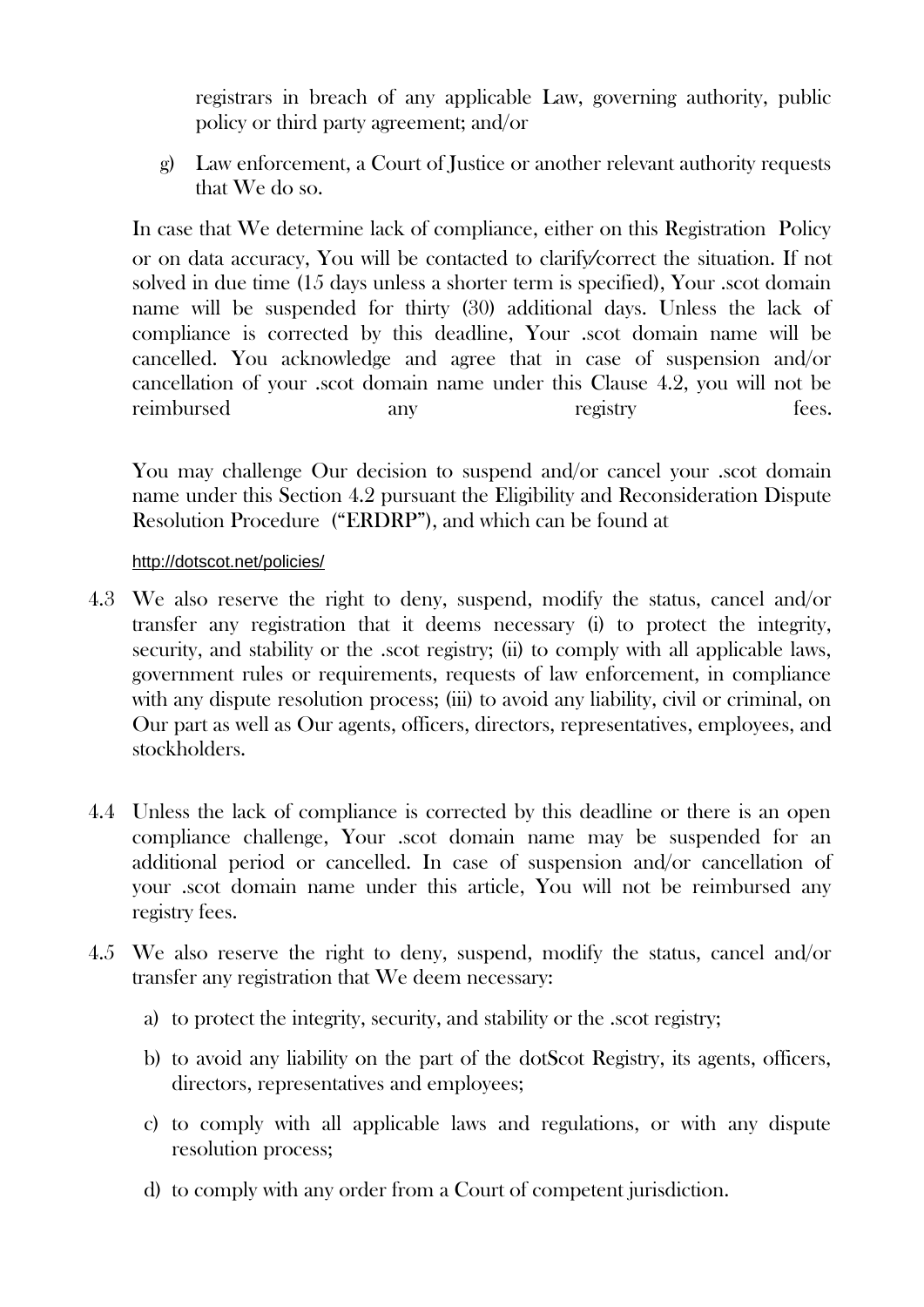# 5. Dispute Resolution

- 5.1. You adhere and agree to comply with all ICANN and Our policies and procedures for resolution of disputes concerning Your .scot domain name. You agree to submit the following Dispute Resolution Policies, whose challenges may be brought by any legitimate third party against Your .scot domain name registration:
	- a) The Uniform Domain Name Dispute Resolution Policy ("UDRP") adopted by ICANN, which can be found at <http://www.icann.org/en/help/dndr/udrp/policy>and is incorporated into this Registration Policy by reference. Any third-party challenge to Your .scot domain name registration following UDRP Proceedings will be conducted according to the Rules available at: [http://www.icann.org/en/dndr/udrp/uniform-rules.htm,](http://www.icann.org/en/dndr/udrp/uniform-rules.htm) and the selected administrative-dispute-resolution service provider's supplemental rules.
	- b) The Uniform Rapid Suspension ("URS") Policy and URS Procedure adopted by ICANN, which can be found at: [http://newgtlds.icann.org/en/applicants/urs,](http://newgtlds.icann.org/en/applicants/urs) as well as to any other dispute policies that may be mandated by ICANN; and
	- c) The .scot Eligibility Restrictions Dispute Resolution Procedure ("ERDRP"), which sets out the terms and conditions in connection with any challenge to a decision made by the dotScot Registry concerning the eligibility to register .scot domain names, which can be found at: <http://dotscot.net/policies/>
- 5.2. You acknowledge and agree that the Registry Operator may not guarantee the peaceful and continued use of your .scot domain name in the case of a successful challenge by a legitimate third party through one of the above dispute resolution mechanisms or by the order of a Court of competent jurisdiction or another competent public authority.

# 6. Registration Data and Privacy

This Section informs You about our processing of Your Registation Data in accordance with the applicable data protection legislation in Scotland, ICANN mandated policies, European Union's General Data Protection Regulation (GDPR) and other applicable data protection legislation.

## **Controllers**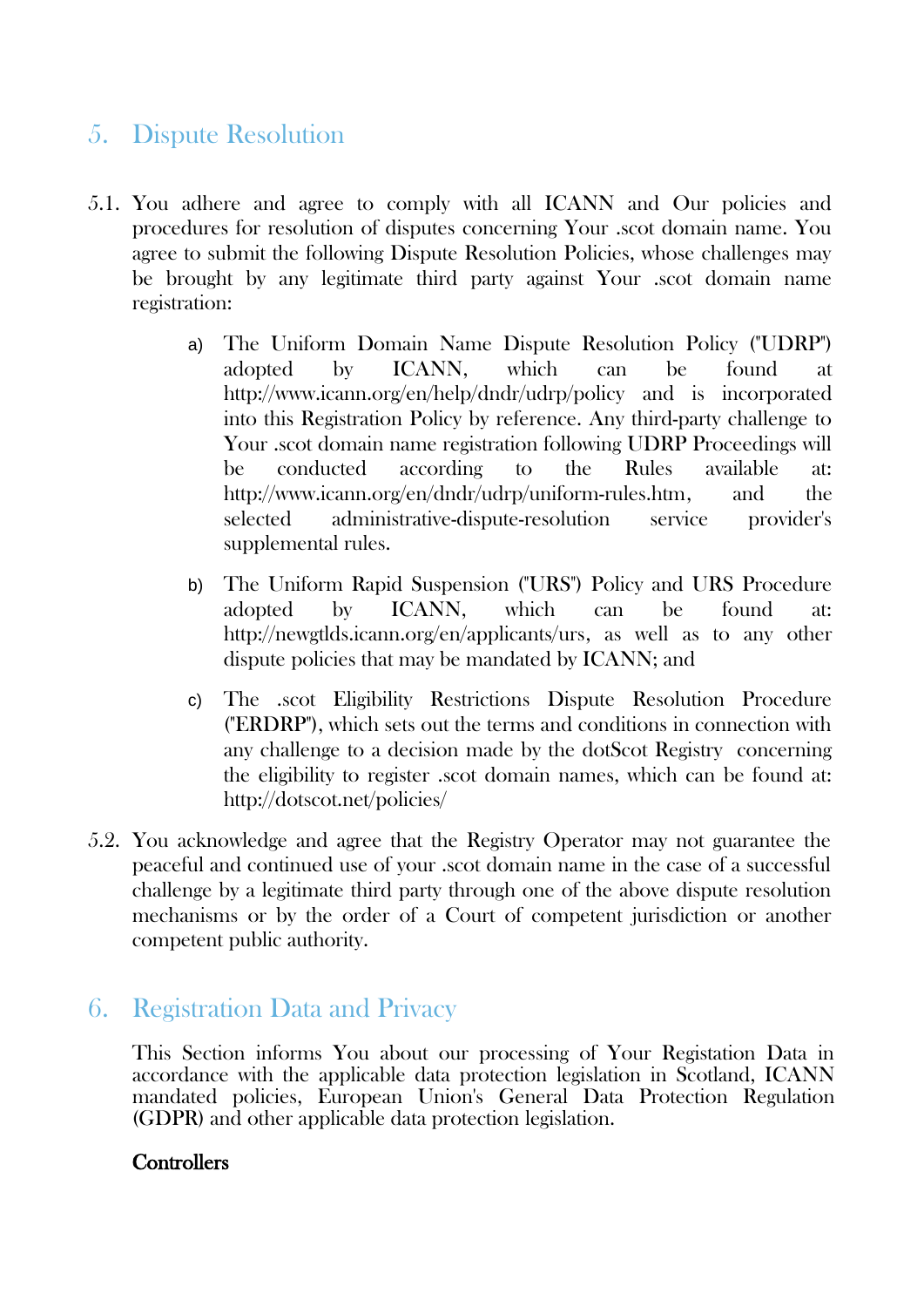ICANN, We as Registry Operator and Your Registrar, and eventually Your reseller, are joint controllers (or Data Processors were specified) for Your data processing that is required to carry out Your Domain Name registration, as described in this Section. The main for such processing includes, among others, domain name transfers and trades, making Your domain name resolve and making available information via the Whois service.

The role of ICANN, a California based US non-for-profit corporation, is establishing the policies on aspects including the collection and publication of data as well as to ensure that the system is secure, stable and resilient.

You can find more information about ICANN here

[http://icann.org](http://icann.org/)

ICANN contractually requires Us and Your Registrar to process personal data and enforce these contractual obligations, which - in part - are policies established by ICANN's multistakeholder community. ICANN also requires the contracted parties to submit reports regularly.

It is the Registrar's, and/or the resellers', role to offer domain name registrations and potentially other services to the Registrants. According to ICANN's requirements, the Degistration Data is collected by the Registrar and then transferred to the Registry.

The Registry's role is to maintain a central repository of all domain name registrations and to make domain names resolve via the Domain Name System (DNS). The Registry does not offer domain name registrations directly to registrants.

You may contact us here:

DotScot Registry Limited 5 Blythswood Square Glasgow G2 4AD Phone: +44 (0)141 225 6285 E-Mail: info@dotscot.net

#### The data we collect. Registration Data

As a community based TLD we have specific Registration Data requirements. The Registration Data is the full set of data referred to in this Section, including the data of all contacts and the intended use.

Registrars are required to collect data on the following contacts and transfer this Registration Data to us.

- Domain Name
- Nameservers
- Registrant Name
- Registrant Organization
- Registrant Street
- Registrant City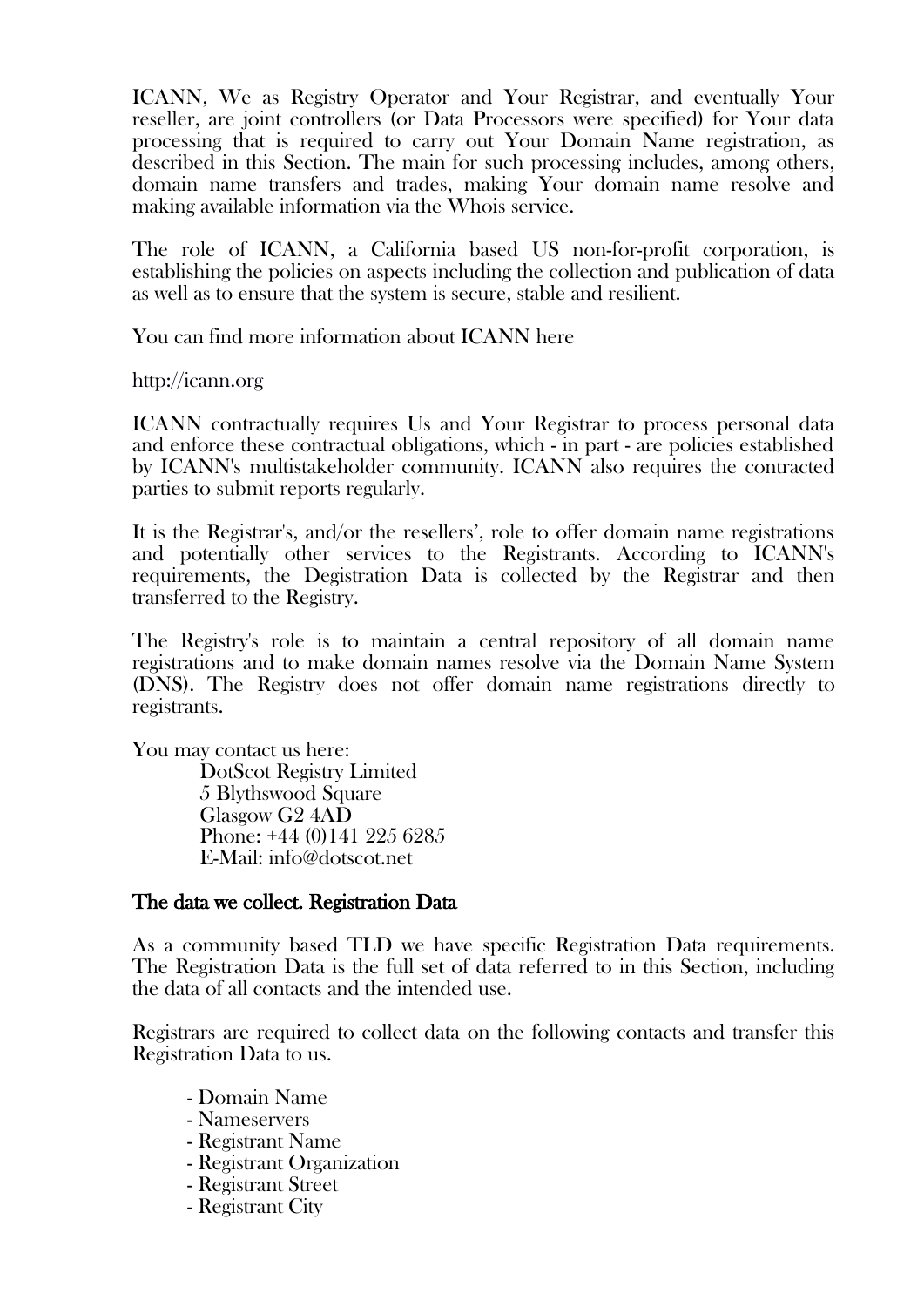- Registrant Postal Code
- Registrant Province
- Registrant Country
- Registrant Phone
- Registrant Phone Ext
- Registrant Fax
- Registrant Fax Ext

The same data elements as for the Registrant apply to the Admin contact and Tech contact. The same data elements apply also for the Billing contact, being this one optional.

-Intended use: additionally, You must provide the intended use for your domain name

## Legal Basis for the collection

The legal basis for the collection of personal information on these contacts is Art. 6.1.b) GDPR. For the Registrant and the intended use it is to perform the domain name registration in accordance with specific eligibility requirements and for postregistration validation for the contract performance purpose; for the Administrative Contact it is to be able to perform domain name management operations such as transfers, compliance and other; and for the Technical Contact it is contactability in case of technical issues.

When data of third parties is collected, e.g. where the Registrant, Admin Contact or Tech Contact is different from the person(s) the Registrar collects the data from, the Registrar is responsible for informing those third parties about the terms of this Registration policy, including all privacy related provisions.

ICANN, Registry and Registrar and, eventually, the Registrar's reseller are Data Controllers.

## Transfer of data to the Registry

We also require the Registrar to transfer the data mentioned above to us. The legal basis for that is Art. 6.1.f) GDPR since we have a legitimate interest in identifying and investigating patterns of illegal behavior, help with ownership disputes and to operate a central repository of owner data.

For this processing activity, ICANN and the Registry are the Data Controllers and the Registrar is the Data Processor

## Processing of data by third parties

We are using a third party Back-end Registry Service Provider (CORE Association) based in Switzerland, that is a Data Processor of Your Registration Data.

We, as Data Processors, will also pass on the data to an escrow agent as required by ICANN (Data Controller) and the data might be transferred to an Emergency Backend Operator (EBERO) appointed by ICANN in case of Registry failure.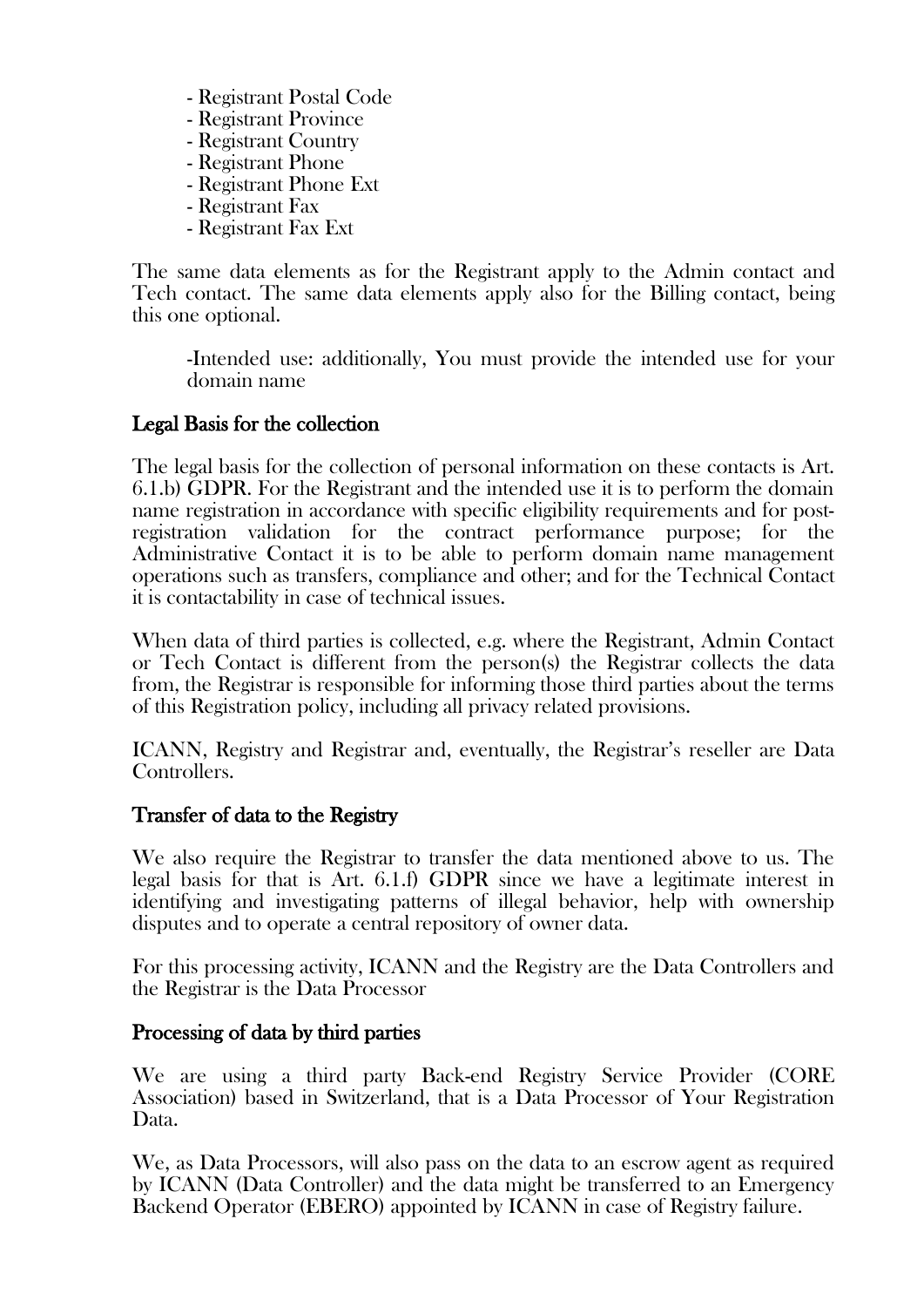## Disclosure of data

We will not publish personal data on the whois or otherwise disclose your Registration Data to third party apart from the domain name as such except in the cases referred in the following paragraph.

Disclosure of personal data will only occur if there is an established legal basis for such disclosure based on a case-by-case assessment. The legal basis for such disclosure might be Art. 6.1.b) (in case of URDP and URS), Art. 6.1.c) (in case of requests by competent authorities) or Art. 6.1.f) (based on a legitimate third-party interest).

In the absence of an accreditation model adopted by ICANN, all disclosure requests will be assessed individually.

#### Retention of data

Registration data is deleted without undue delay if and to the extent that the purpose of data collection has been reached or ceases to exist. The data processed by us will be deleted at the latest after expiry of statutory retention periods. We adhere to the requirements of Articles 17 and 18 GDPR.

Please note that there might be retention periods required by ICANN. The registration data might need to be stored for a period of one (1) year after the end of the domain name registration by the parties involved.

The following rights can be claimed against the controller:

- Right of access by the data subject. Art. 15 GDPR
- Right to rectification. Art. 16 GDPR. Modifications shall be requested to your Registrar of record or Your reseller as the Registry can not perform such modification on its own.
- Right to erasure ('right to be forgotten'). Art. 17 GDPR Be aware that the request to erase your Data may cause the deletion of your Domain Name.
- Right to restriction of processing. Art. 18 GDPR
- Right to data portability. Art. 20 GDPR
- Right to object. Art. 21 GDPR

You have the right to lodge a complaint with a supervisory authority about the processing of personal data by the controller.

#### Data accuracy

You shall immediately correct and update any incorrect or inaccurate Registration Data during the term of the domain name registration.

#### Registration Data handling